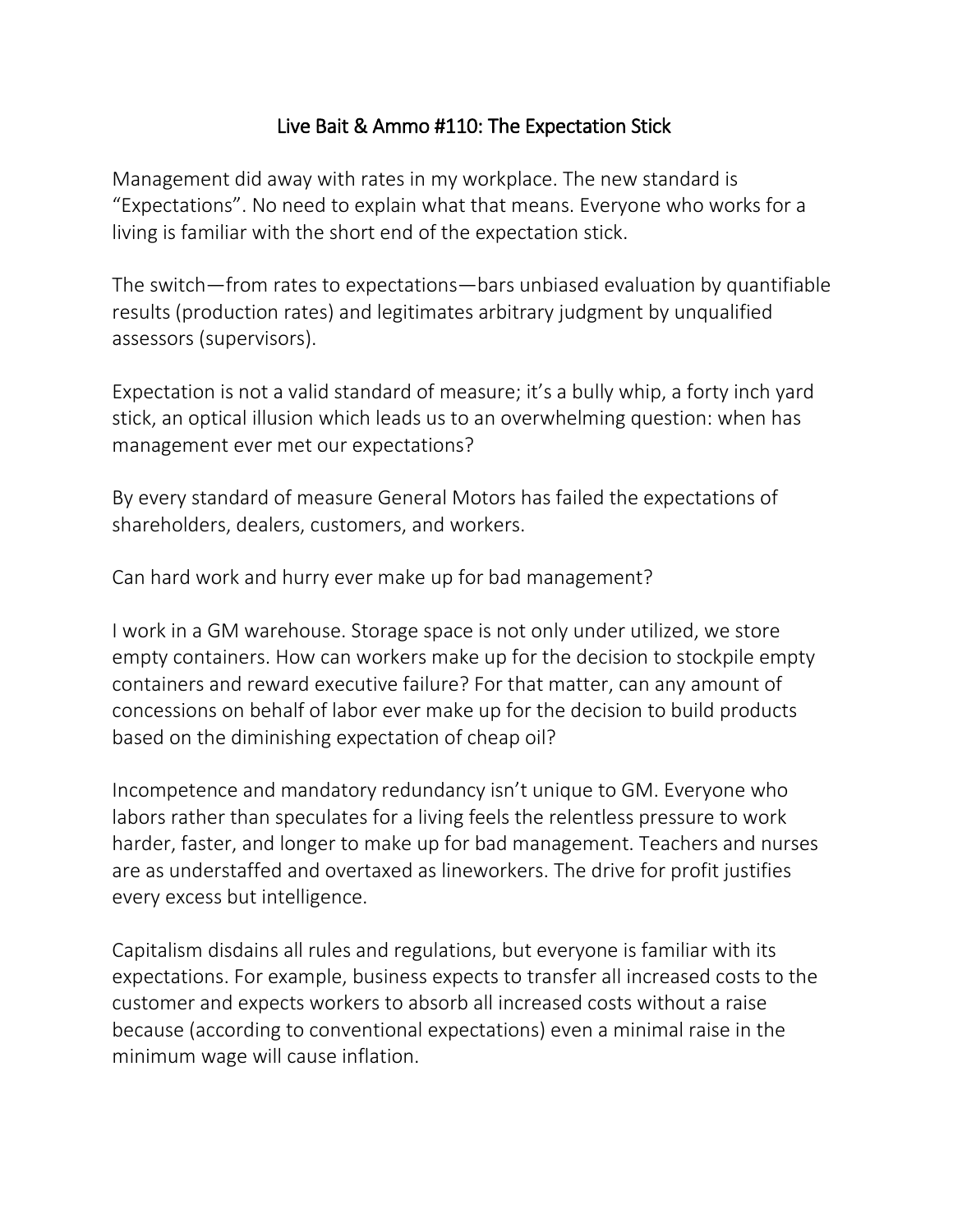The premise of this unrealistic expectation is counterfeit. Wages don't cause inflation, they chase inflation. That's how the economy is planned.

The basic maxim of business is "buy low, sell high", yet workers are expected to sell themselves short and pay top dollar. Management expects workers to sacrifice the profit from their labor in order to ensure the profit of speculators. The pundits of expectation deem self sacrifice the patriotic duty of every red blooded American worker. Or else.

Professor Mark J. Perry, a shill funded by the anti labor Mackinac Center for Public Policy, stated in his blog, Carpe Diem [6/22/08], "Flint's manufacturing sector is dead, and it has now officially become a service-sector economy."

Who killed manufacturing in Flint?

Perry, citing unspecified "economic theory", blames unions for "losses of market share, employment, and output." According to Perry and his associate shills in the business press, if we were willing to work in subservient conditions for substandard wages we could have all the manufacturing jobs we wanted.

But Mark Perry, David Cole, and Sean MacAlinden, among others, conveniently ignore the fact that management never ceded the right to manage. GM's unilateral right to manage is not an unidentified "economic theory", it's Paragraph 8 of the GM-UAW National Agreement. Management determines the designs, the technology, the process, the marketing, and the cheap non union suppliers who drive up warranty costs.

Unions didn't undermine the success of North American Operations in the auto industry. Productivity gains exceed compensation. We make twice the product we did thirty years ago with half the workers. The value added labor we contribute adds less that 10% to the total cost of the vehicle. The other 90% belongs to management.

Profits generated from North American Operations funded investments overseas and carried those foreign investments when they lost money throughout the 1980's and 1990's. GM didn't treat those losing investments like red headed step children. GM protected and nurtured those foreign investments because they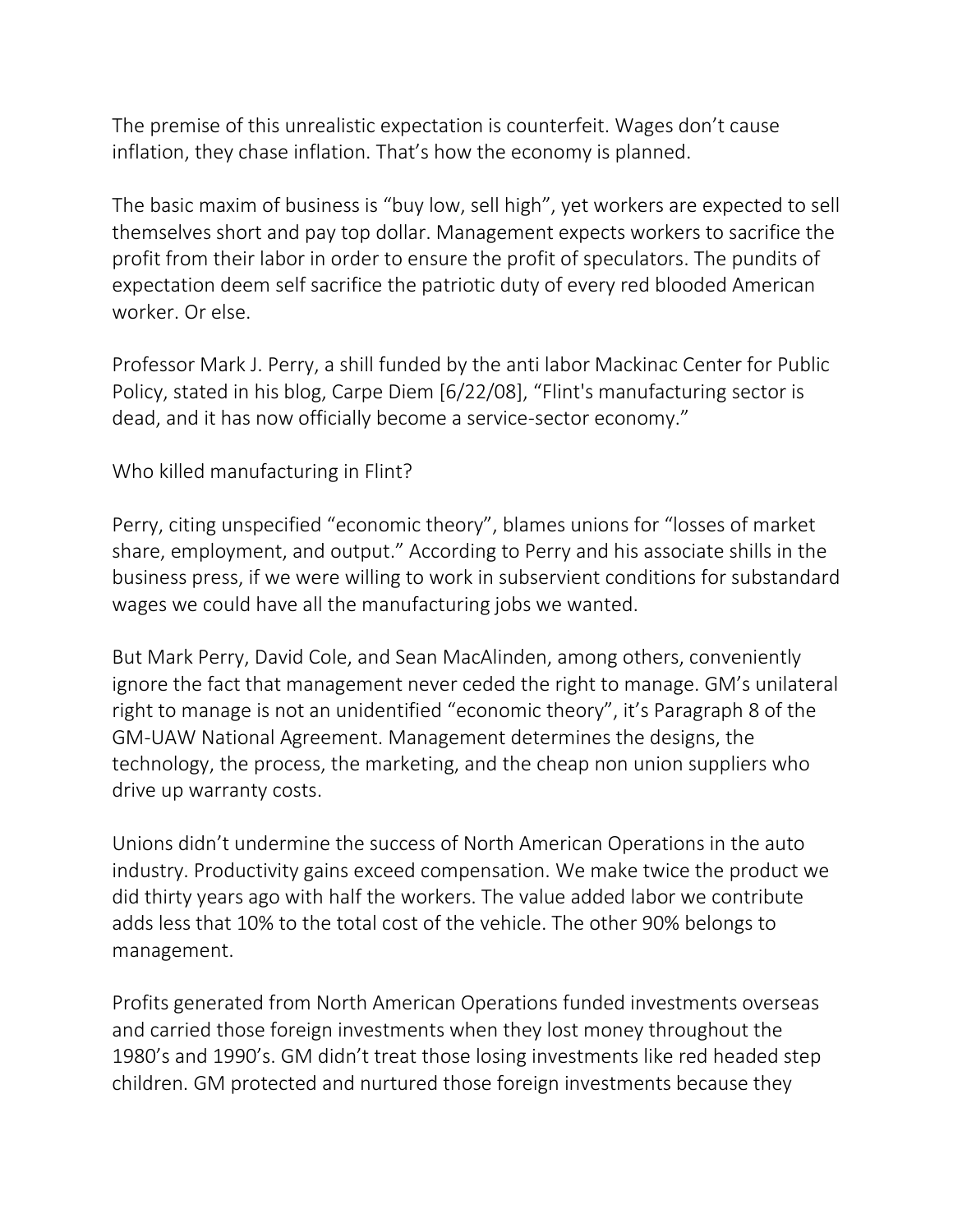were part of a long term plan to divest in the US and throw legacy obligations overboard.

What did you expect? Patriotic capitalism?

Ford, GM, and Chrysler are preparing to delphi North American Operations. The post bankruptcy plan has already been agreed to by the UAW Concession Caucus just as it was with Delphi. Two tier is in the dugout and ready to take the field.

The Con Caucus traded the prospects of the next generation for the security of a VEBA, a health benefit for retirees that was underfunded 50% from the get-go. Now the UAW is loaning \$1.7 billion to GM from VEBA money it hasn't yet pocketed. Do they expect us to believe this swap is on the up and up? GM did not made a binding reciprocal commitment to secure union jobs. We see the give, but where's our take?

In 2007 negotiations the UAW had the opportunity to compel the auto companies to advocate a national single payer health care system as the only viable means of survival for manufacturing in the US. (All of our foreign competitors have single payer national health care. Shouldn't US companies have the same competitive advantage?) Instead the Con Caucus let them off the hook with the VEBA scheme. Rather than acting like a social movement union for the benefit of all workers, the Cons chose to behave like a business.

Trouble is, the auto companies won't honor their debt to the VEBA unless the UAW agrees to more concessions and plant closings. Via VEBA the Con Caucus has become full partners in the exploitation of workers. The corruption engendered by union cooperation with management is spreading like a socially transmitted disease.

Buzz Hargrove, the president of the Canadian Auto Workers union, negotiated concessionary contracts with the automakers prior to the Canadian Auto Workers national Bargaining Convention. Before the ink dried on the fast track deal GM announced it would close another plant represented by the CAW.

Should the Canadian Auto Workers have expected something different from a president who brokered a deal with Magna Corporation to set up a company union